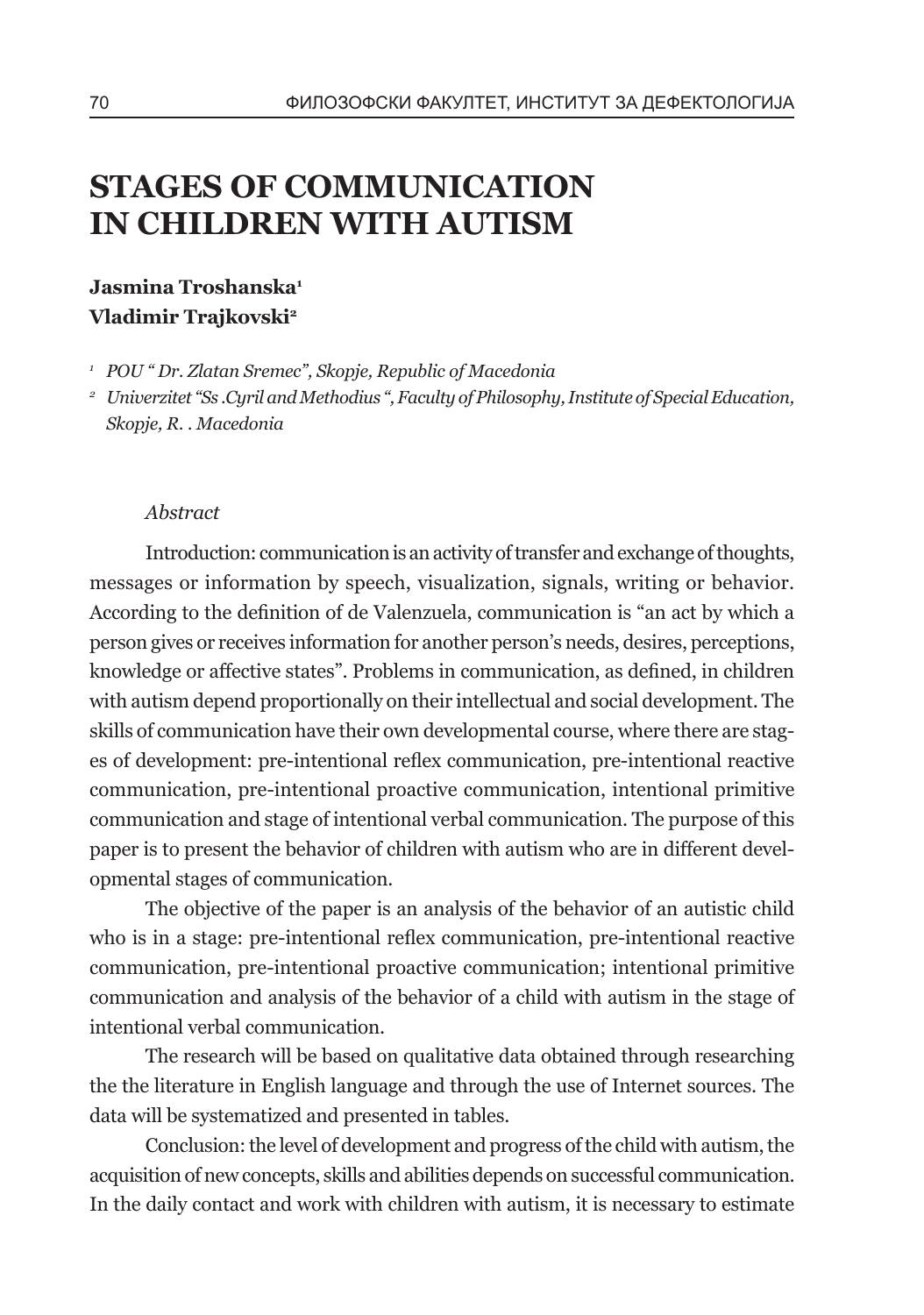the stage of communication of the child for further development of communication and social skills, through planning the content and activities for individual and group work. Based on the developmental level of the child, today there are possibilities to use a number of alternative and augmentative communication tools such as computer programs, images, signs, symbols, etc.

*Keywords: autism, communication, children*

# **Introduction**

Communication is a basic human capability that has evolved since ancient times in human evolution. It is an activity of transferring and exchanging thoughts, messages or information by speech, imaging, signals, writing or behavior. According to the definitions of the World Health Organization (World Health Organization, 1992) and the American Psychiatric Association (American Psychiatric Association, 1994), one of the characteristics of children with autism that defines autism is the problem in their communication. In fact, this feature is most apparent in children with autism who are at low or high functional level. In daily contact with children with autism, their parents and professionals often encountered the phrase "the child doesn't communicate" with which they are doing a great oversight in assessing the capabilities of the child. Assessing the level of communication in the child with autism is the first thread in treatment. To be able to understand it, to begin to "learn", means you should try to communicate in a way that the child can understand, while communication can be verbal or nonverbal. The purpose of this paper is to give a detailed theoretical description of the stages of communication in children with autism: pre-intentional reflex communication; pre- intentional reactive communication, pre-intentional proactive communication; intentional communication and primitive stage of intentional verbal communication. For that purpose literature in the English will be researched and analyzed, and the data will be placed in tables and systematized according to the stages of communication of children with autism.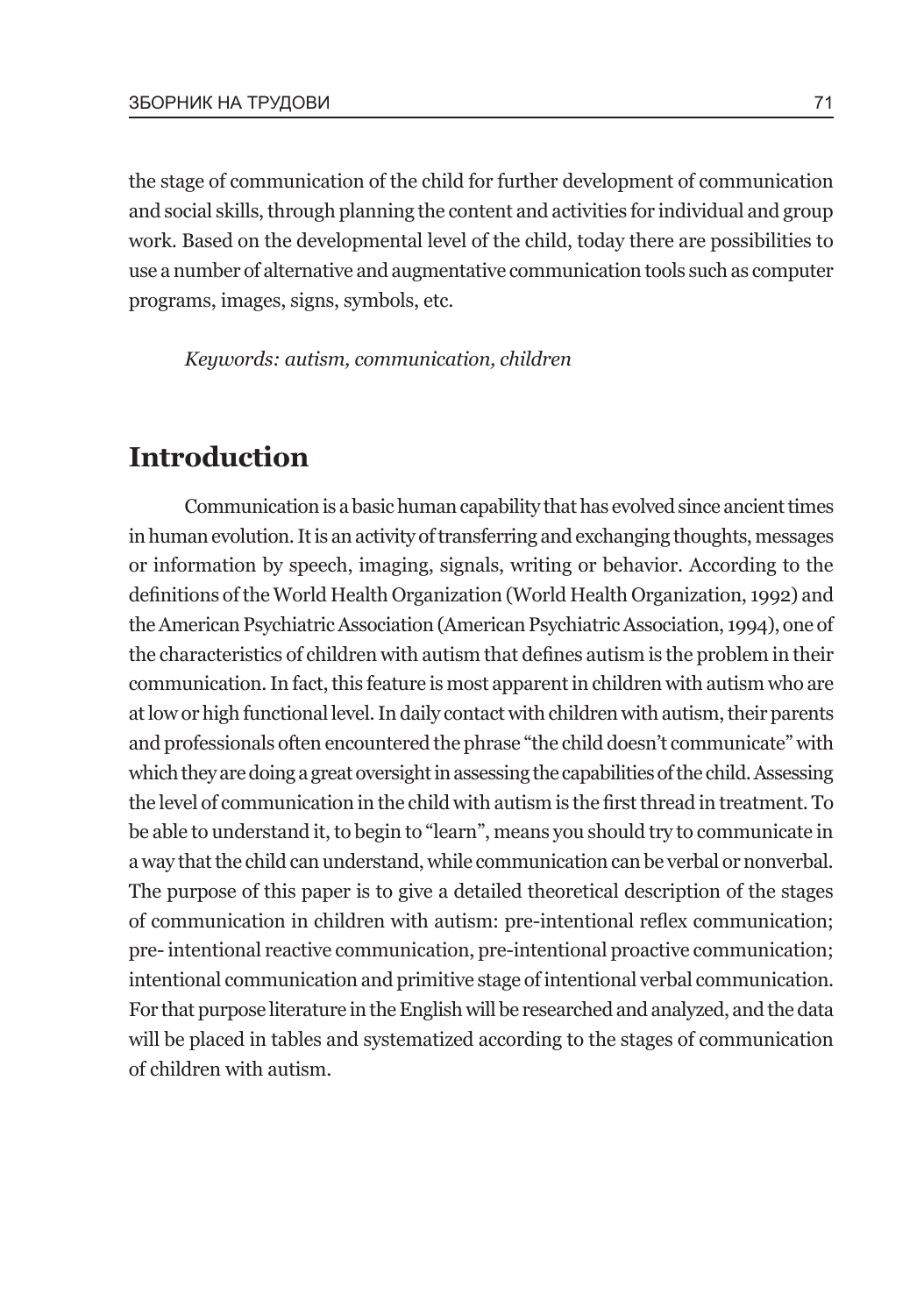# **Methodology of research**

Subject of this research paper is presenting the stages of communication of children with autism.

The goal is to make presentation of the behavior of children with autism who are on different development stages of communication.

For achieving this goal the following tasks were set: analysis of the behavior of a child with autism who are in stage of: pre-intentional reflex communication; pre-intentional reactive communication, pre-intentional proactive communication; primitive intentional communication and behavior analysis of children with autism on the stage of intentional conventional communication. During the research, in order to make the analysis more comprehensive literature from English-speaking countries and Internet resources were used.

# **Results and discussion**

#### Communication of children with autism

The word "communication" comes from the Latin word "communis" which means "to share ". According to the definition of de Valenzuela communication is "an act by which a person gives or receives information from the other person about her needs, desires, perceptions, knowledge or affective states" (Catherine M, Gina G, Stephen CL, 1996). Communication is sending verbal or nonverbal message to another person and it is much more than a speech and language, which includes speech and language presented as verbal communication on one hand, and signs and symbols as nonverbal communication on the other. If both parties mutually respond to the messages that are sent, bi-directional communication or interaction occurs.

Problems in communication are defined in children with autism depending on their intelectual and social development. Children with autism often do not respond to verbal messages from adults and they often find themselves in a situation where they cannot communicate and do not know what to do about it. The first step that parents do is check hearing and visiting speech therapist. However, communication is evolving before speech develops as nonverbal communication, and children with autism can include gesture, mime, crying, running with hand, looking at the desired subject, grabbing, demonstrating, using pictures or echolalia. Although echolalia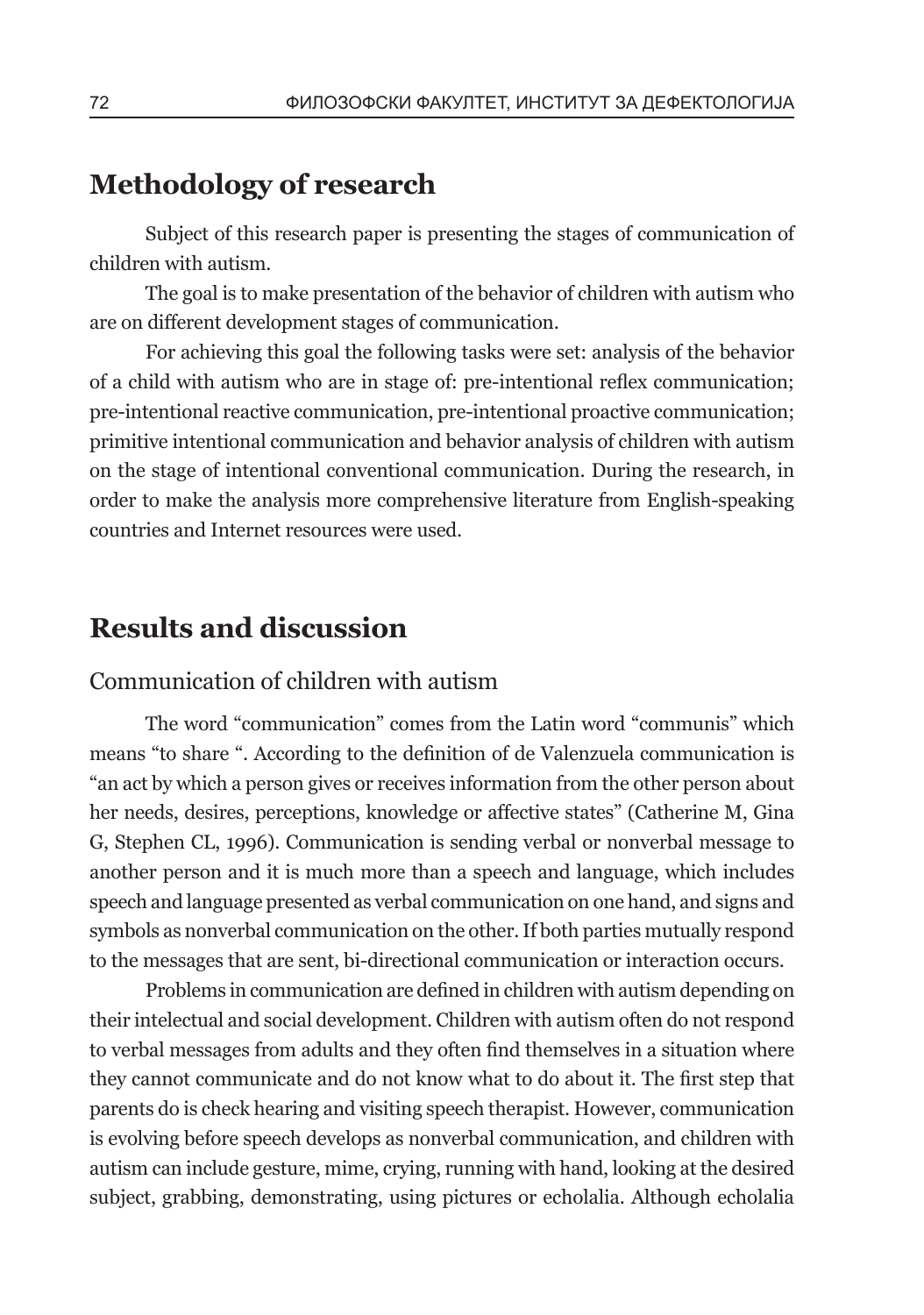is repeating someone else's words, it is a sign of early development of speech in children, because after it has memorized situations in which certain words are used, then the same words can be repeated when he is in the same situation. It is actually the beginning of verbal communication. Successful communication with a child with autism does not mean only to detect and inform the way children communicate, but to know why the child communicates (The National Autistic Society, 2013).

### Stages of communication in children with autism

The skills of communication have their own developmental course, where there are stages of development communication.

### Stage of pre - intentional reflex communication

A child at this level has a limited range of reflex behavior that can be recognized by an adult with no opportunity to discover their meaning and intent. The child's behavior may be associated with hunger, anxiety, pleasure, likes or dislikes, need to get something known, fear of unknown, rejection or acceptance of something. Any change in behavior with change of the situation of calm child, experiencing stress or change in interest may have communication value of an adult who works with children with autism, in which he responds to intensive reflex reactions and behavioral changes in the child. These behaviors can be caused by internal and external stimuli received through the senses (visual, auditory, tactile, olfactory, and vestibular) (Bulleen Heights School, 2006).

| <b>Stage of</b><br>communication                     | <b>Reason</b>                                                                                                                                                                                            | <b>Indicators</b>                                                                                                    |
|------------------------------------------------------|----------------------------------------------------------------------------------------------------------------------------------------------------------------------------------------------------------|----------------------------------------------------------------------------------------------------------------------|
| Stage of pre-<br>intentional reflex<br>communication | Hunger, thirst, anxiety, satisfaction,<br>dissatisfaction, desire, need,<br>fear of the known and unknown,<br>uncomfortable experience, enjoyable<br>experience, rejection or acceptance of<br>something | sucking, grabbing, crying,<br>fear of sound or movement.<br>crying, screaming,<br>mumbling, making<br>grimaces, gaze |

*Table 1: Indicators of behavior in the stage of pre-intentional reflex communication*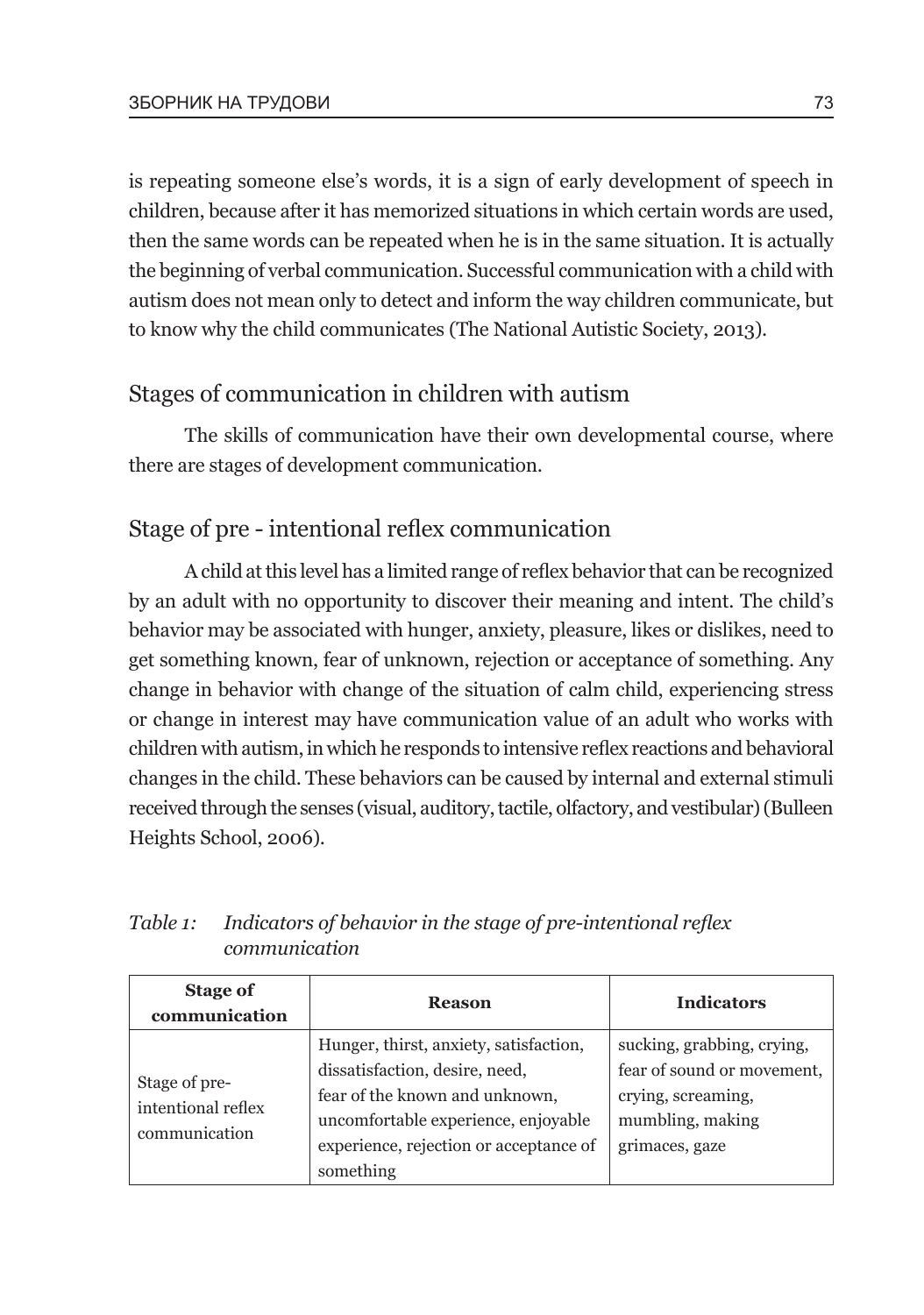### Pre intentional-reactive communication

At this level the child receives all sensory stimuli through road and starts to discriminate. Reflex behavior begins to disappear. The child shows behaviors of reactive events in its environment-related objects and other people. However, the intent and meaning of communication is still interpreted by adults (Ann Quill K., Bracken K, 2000).

| <b>Stage of</b><br>communication                       | <b>Reason</b>                                                                                                                                                                                                         | <b>Indicators</b>                                                                                                                                                                                                                                                                                                                                                                                                                                                  |
|--------------------------------------------------------|-----------------------------------------------------------------------------------------------------------------------------------------------------------------------------------------------------------------------|--------------------------------------------------------------------------------------------------------------------------------------------------------------------------------------------------------------------------------------------------------------------------------------------------------------------------------------------------------------------------------------------------------------------------------------------------------------------|
| Stage of pre-<br>intentional reactive<br>communication | Hunger, thirst,<br>anxiety, satisfaction,<br>dissatisfaction, desire,<br>need, fear of the<br>known and unknown,<br>uncomfortable<br>experience, enjoyable<br>experience, rejection<br>or acceptance of<br>something. | Crying, expanding movements of body<br>parts, turning back, moving his hand<br>to his mouth, strengthening the body<br>and speech apparatus, grimace, smile,<br>visual exploration of people and objects,<br>the appearance of eye contact, the child<br>anticipates, shows the responses of<br>the tone and voice of facial expression,<br>application of sound source by turning<br>the head and ears, an early stage of<br>understanding the causal connection. |

*Table 2: Indicators of behavior in the stage of pre-intentional communication reactive*

### Pre - intentional proactive communication

The behavior of the child has already become with a target. The attempts of the child to act on the environment are signs that adults should take note as communication with intent. Then vocalization shows up (release sounds - vowels) to themselves, to others, to people and toys, which will be observed variation in the pitch of the tone, volume and quality, the emotional coloration of anger and pleasure. Between an adult and a child there is dialogue of sounds. The child begins to abstract the meaning of the quality of voice and facial expression, requires sound source, and shows interest or response to a particular object or situation. The attempts of the child to act on the environment are a sign that adults should observe as communication with intent (Bulleen Heights School, 2006).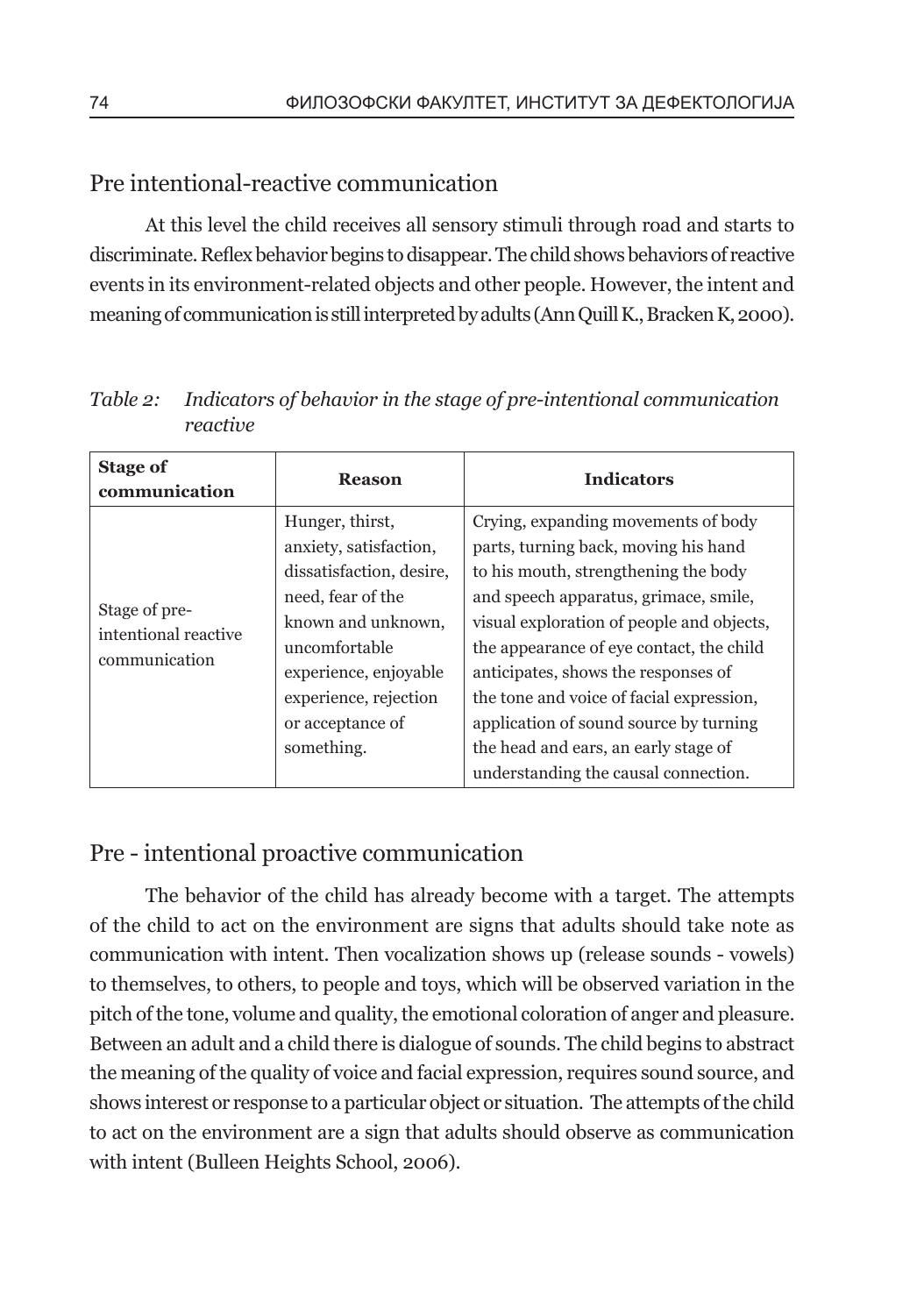| <b>Stage of</b><br>communication              | <b>Reason</b>                                                                                                                                                                                                                    | <b>Indicators</b>                                                                                                                                                                                                                                                                                                                                                                                                                                                                                                                                                                             |
|-----------------------------------------------|----------------------------------------------------------------------------------------------------------------------------------------------------------------------------------------------------------------------------------|-----------------------------------------------------------------------------------------------------------------------------------------------------------------------------------------------------------------------------------------------------------------------------------------------------------------------------------------------------------------------------------------------------------------------------------------------------------------------------------------------------------------------------------------------------------------------------------------------|
| Pre-intentional<br>proactive<br>communication | Hunger, thirst,<br>anxiety, satisfac-<br>tion, dissatisfac-<br>tion, desire, need,<br>fear of the known<br>and unknown,<br>uncomfortable ex-<br>perience, enjoyable<br>experience, rejec-<br>tion or acceptance<br>of something. | Grabbing, hitting, pushing, shaking, rocking<br>various items, repeat the action - punching the<br>glass from the table, the child may show that "<br>wants more "shows "lock" or " bye ", he starts<br>to look for items if his hide requires objects by<br>demonstrating with his hands, follow objects<br>with eyes to follow the gaze of adults, locate<br>and search audio source, shows the reaction<br>conducive or angry voice makes vibrations in<br>their own voice to express pleasure or displea-<br>sure, required items to show what he wants and<br>is close to famous people. |

*Table 3: Indicators of behavior in the stage of pre-intentional proactive communication*

### Intentional primitive communication

At this stage the child begins communicating with the intention through actions on people and the environment, through activities limited by lack of clear meaning and content. It increases the level of understanding of non-verbal communication. The adult must know the context of the situation, to understand the content and function of communication (Bulleen Heights School, 2006).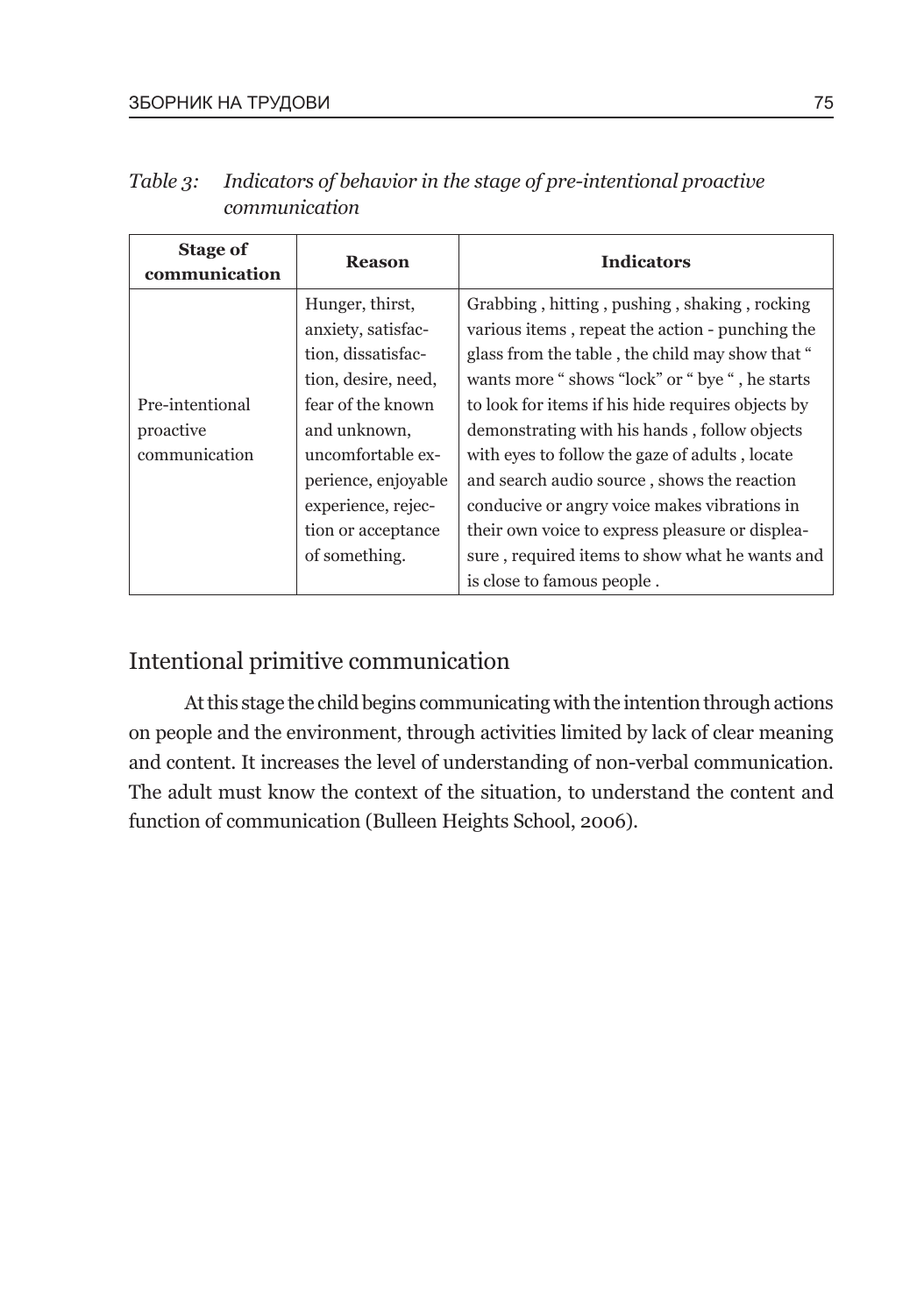| <b>Stage of</b><br>communication | <b>Reason</b>    | <b>Indicators</b>                                      |
|----------------------------------|------------------|--------------------------------------------------------|
|                                  | Hunger,          | Grabbing a glass, pushing the cup, manipulating        |
|                                  | thirst, anxiety, | objects while watching adults doing adult until the    |
|                                  | satisfaction,    | desired object, using hand adult squeals, shouting,    |
|                                  | dissatisfaction, | vocalization, the child begins to understand the       |
|                                  | desire, need,    | meaning of words that communication denote place,      |
|                                  | fear of the      | activity, object, look in the eye when communicating,  |
| Intentional                      | known and        | the child can tell if something wanted or not by       |
| primitive                        | unknown,         | turning the head or pushing through, an increased      |
| communication                    | uncomfortable    | level of understanding of nonverbal communication -    |
|                                  | experience,      | body movement, and facial expression show starts to    |
|                                  | enjoyable        | turns to its name, but only in certain situations, the |
|                                  | experience,      | child understands that certain objects can represent   |
|                                  | rejection or     | certain situations, and this is an early stage when we |
|                                  | acceptance of    | need to start encouraging the development of skills    |
|                                  | something        | to use the method of sharing images.                   |

*Table 4: Indicators of behavior in a primitive stage of intentional communication*

### Intentional conventional communication

As far as the communication capabilities become more formalized or conventional the child progresses in their use, expressive or receptive. It is important to distinguish between expressive and receptive communication skills of the child, because usually receptive skills are more developed specifically for children who have not developed speech. Therefore, it is understood that in these children receptive speech will reach the reference level and while expressive speech will be intentionally primitive level. At the intentional level child learns that words have meaning; words are used and why exactly do speech serves. To have a successful communication the child should be able to understand the language and the world around him. Children begin to communicate with intention through the development of pre - linguistic skills such as: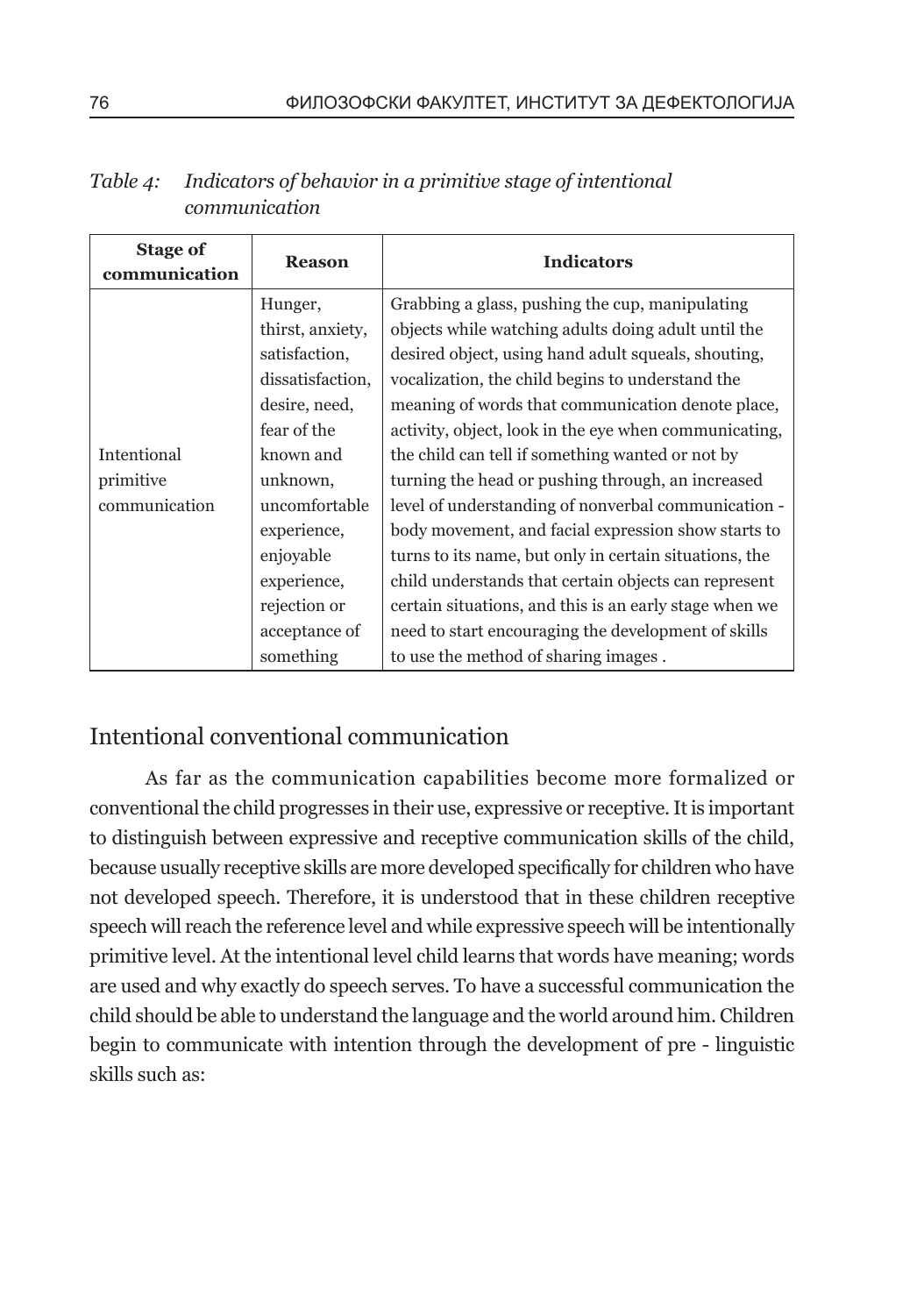#### *Preparatory Skills:*

- Ability to pay attention (to focus on objects and people), to concentrate and to use perceptual abilities such as auditory and visual discrimination (Cumine V., Dunlop J., Stevenson G., 2000).
- They need to have something that would require communication, to deny when they are required or to enjoy something.
- It is necessary to understand the causal connection, that their conduct would cause any effect.
- The child wants to communicate with another person and understand that the other person can cause pleasant sensations-care, facilities, food.
- Have a means of communication and one that will communicate.

#### *Pragmatic Skills:*

- Dedication of attention: vocalization of thoughts, words, signs, symbols and gestures.
- Requirements: objects, activities, help, need.
- Indication: the need for vocalization or choices, words, signs or symbols.
- Callback: in game actions, conversations etc.
- Imitation: sounds, words, signs, symbols or actions in context (games, role plays). -Giving: information and service.
- Refusal or denial: facilities, services or information.
- Certification: comments on another person by the use of words, signs, happy, etc.
- Use of non-verbal skills: natural gestures, tracking movements of the body with respect, etc. (The National Autistic Society 2013).

Intentional communication is based on theory of mind in two directions - the person who initiates communication and sends meaningful message that the person who receives the information (Reverse Autism Now, 2013).

The development of communication in children with autism are now commonly used techniques and strategies augmenative and alternative forms of communication involving a method of sharing photos, interactive communication board, books, communication, use of gesture, computer tools that synthesize speech etc..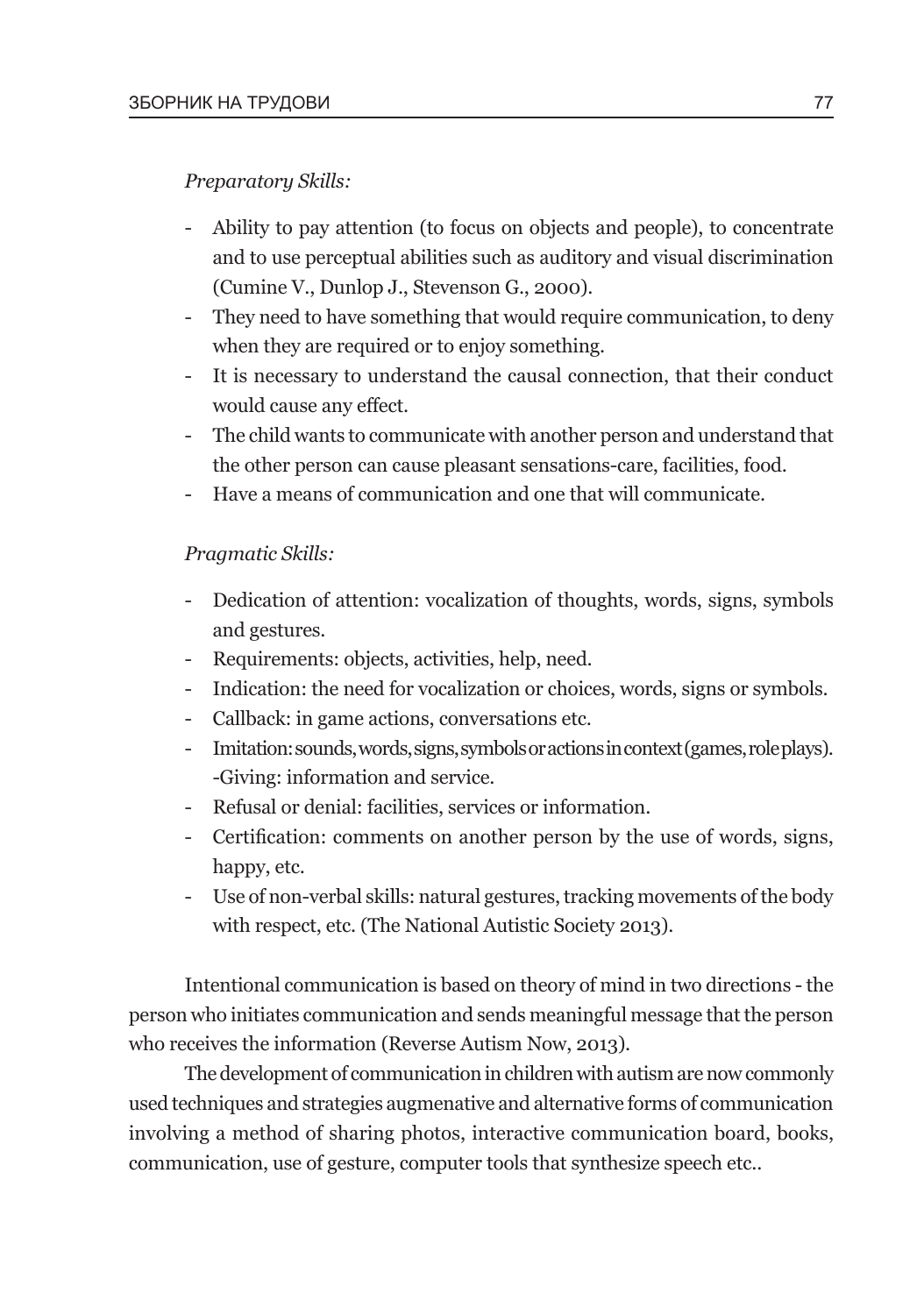# **Conclusion**

The child from an early age, before the first year, starts to communicate. Autistic children that start late the communication is evolving into a different shape. Recognizing of communication shape is very important at the very beginning of development. When children are unable to communicate and to show their needs, parents who want to help the situation constantly do things instead of them, such as dressing, undressing, tying shoes, washing hands, feeding etc. This "help" from parents has negative impact on children's development. These activities associated with care for the children are very important for the acquisition of basic movements and independent activities, the acquisition of independence, autonomy and security.

Knowing the stages of communication allow us to accurately determine the way and to begin to communicate with the child. This will provide better working conditions to it, so we can directly influence its development. Therefore, it is necessary to use alternative forms of communication in order to approach more closely to the world in which children with autism live.

## **References**

- 1. American Psychiatric Association, 1994, *Diagnostic and statistical manual of mental disorders,* (4th ed.), Wachington, DC.
- 2. Ann Quill, K 1995, *Teaching Children with Autism, Strategies to Enhance Communication and Socialization,* Cangage Learning, Delmar.
- 3. Ann Quill, K &, Bracken, K 2000, *Do-Wach-Listen-Say: Social and Communication for Children with Autism*, The Autism Institute, Essex, Massachusetts.
- 4. Bulleen Heights School 2006, Curriculum for supporting the Victorian Essentials Learning Standards.
- 5. Catherine, M, Gina, G & Stephen, CL 1996, *Behavioral intervention for young children with autism, A manual for parents and professionals*, Proed Inc, Texas.
- 6. Communication problems in children with autism, viewed 12.05.2013, http://www.umassmed.edu/uploadedFiles/eap2/ resources/Mental\_Health/Autism\_Spectrum\_Disorder/ CommunicationProblemsInChildrenWithAutism.pdf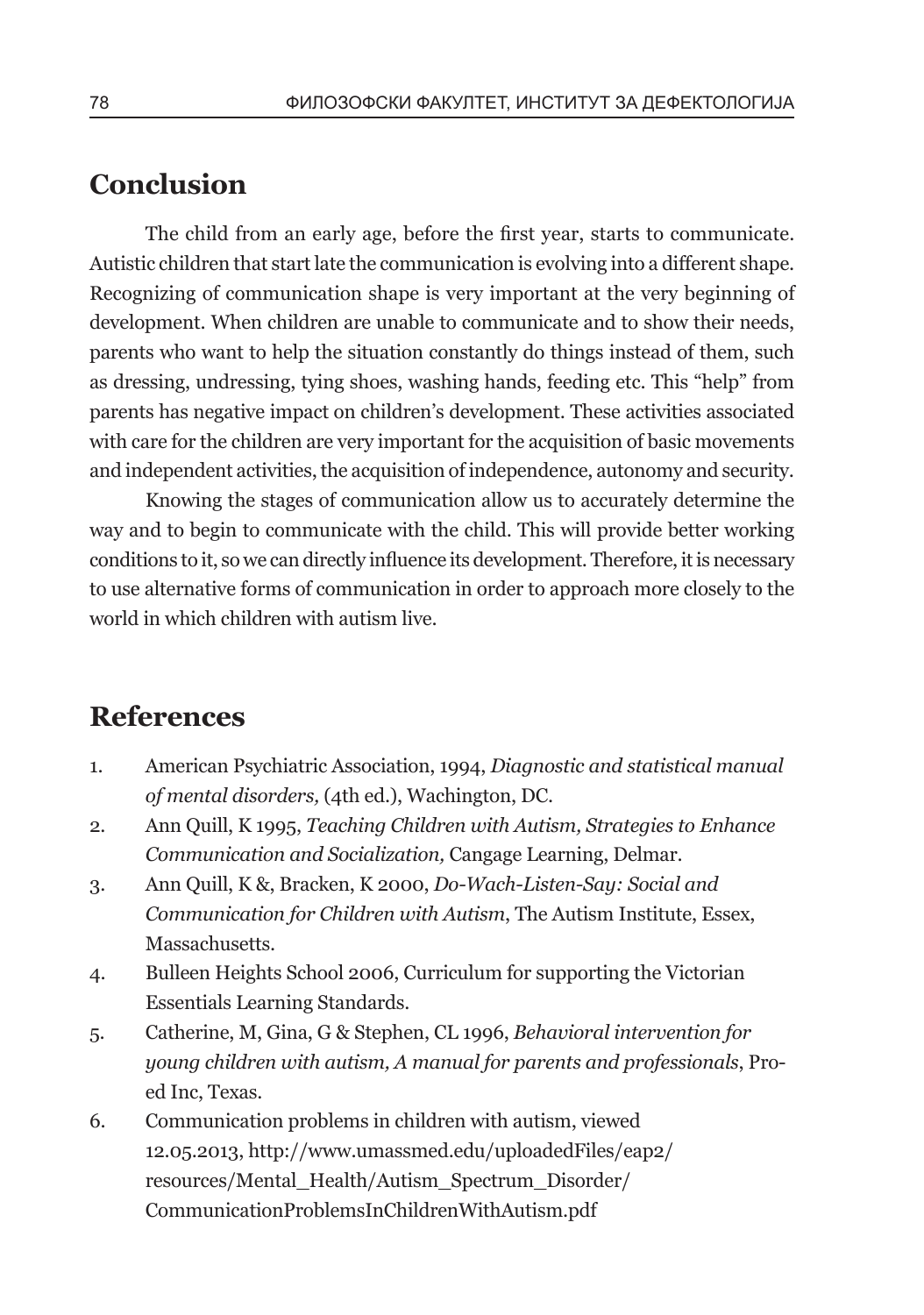- 7. Cumine, V, Dunlop, J & Stevenson, G 2000, *Autism in the Early Years* Second edition., David Fulton Publishers.
- 8. Reverse Autism Now, viewed 10.05.2013, http://reverseautismnow.org/ autism-and-communication-5-ways-to-communicate.html
- 9. The National Autistic Society, Communication and Interaction, viewd 25.05.2013, http://www.autism.org.uk/living-with-autism/communicatingand interacting/communication-and-interaction.aspx
- 10. World Health Organization, 1992, The ICD- 10th Classificationof Mental and Behavioral Helath Deisorders: Clinical descriptions and diagnostic guidelines, Geneva.

#### **Стадиуми на комуникација кај деца со аутизам**

#### **Јасмина Трошанска1 , Владимир Трајковски2**

- <sup>1</sup> *ПОУ "Д-р Златан Сремец", Скопје, Р. Македонија*
- *<sup>2</sup> Универзитет "Св. Кирил и Методиј", Филозофски факултет, Институт за дефектологија, Скопје, Р. Македонија*

#### *Апстракт*

Вовед: Комуникацијата е активност на пренесување и размена на мисли, пораки или информации преку говор, визуелизација, сигнали, пишување или однесување. Според дефиницијата на Де Валенцуела, комуникацијата претставува "акт со кој едно лице дава или прима информации од друго лице за неговите потреби, желби, перцепции, знаења или афективни состојби". Проблемите во комуникацијата кај децата со аутизам зависат правопропорционално од нивниот интелектуален и социјален развој. Вештините на комуникација имаат свој развоен тек, при што постојат стадиуми на развој на комуникацијата, и тоа стадиум на: прединтенционална рефлексна комуникација; прединтенционална реактивна комуникација, прединтенционална проактивна комуникација; интенционална примитивна комуникација и стадиум на интенционална вербална комуникација.